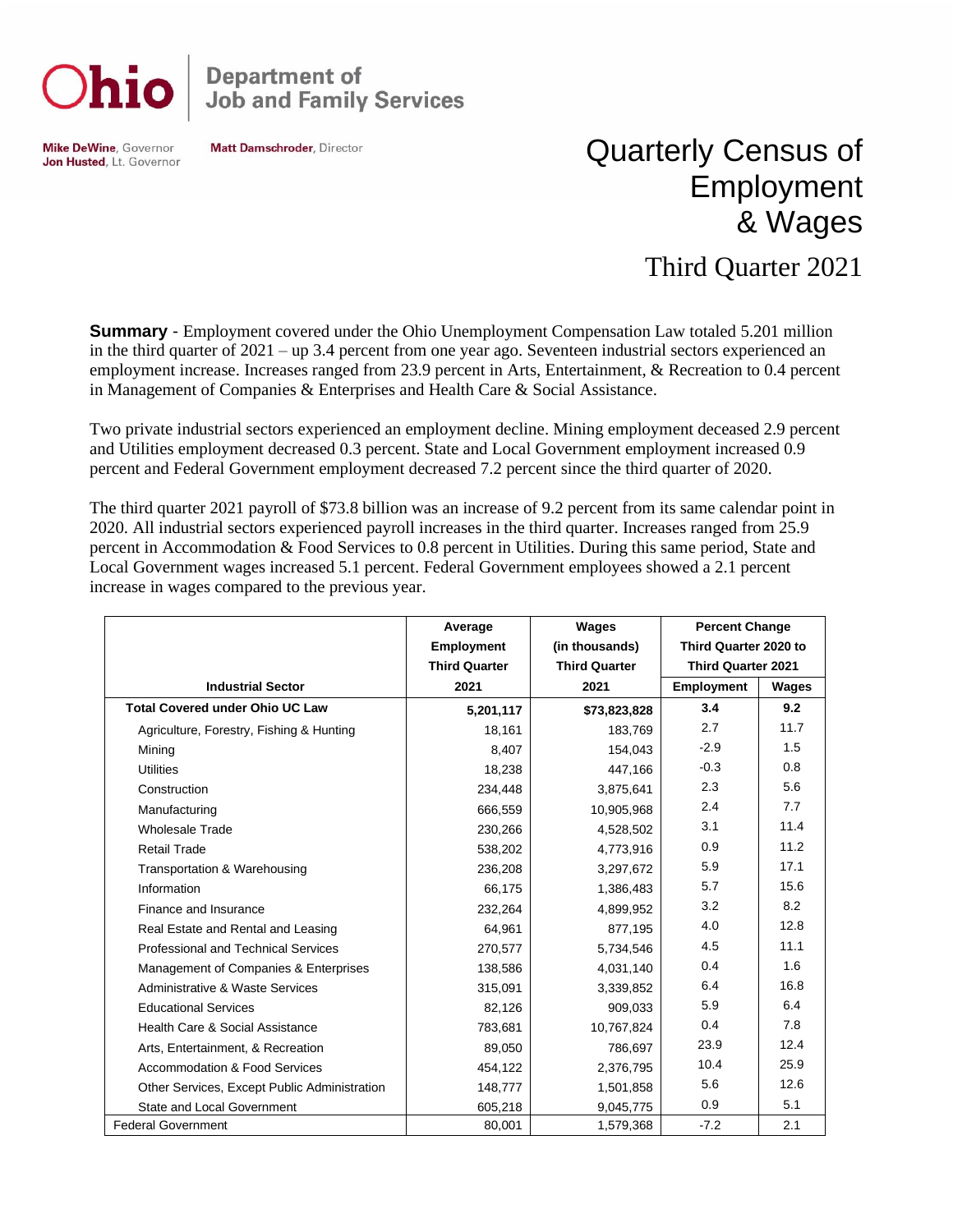All ten of Ohio's largest counties experienced employment increases from their third quarter 2020 levels. Increases ranged from 3.8 percent in Cuyahoga County to 1.3 percent in Lucas County.

|                                        | Average              | Wages                | <b>Percent Change</b><br>Third Quarter 2020 to |       |
|----------------------------------------|----------------------|----------------------|------------------------------------------------|-------|
|                                        | <b>Employment</b>    | (in thousands)       |                                                |       |
|                                        | <b>Third Quarter</b> | <b>Third Quarter</b> | <b>Third Quarter 2021</b>                      |       |
| <b>Industrial Sector</b>               | 2021                 | 2021                 | <b>Employment</b>                              | Wages |
| <b>Total Covered under Ohio UC Law</b> | 5,201,117            | \$73,823,828         | 3.4                                            | 9.2   |
| <b>Butler</b>                          | 149,950              | \$2,060,764          | 1.7                                            | 7.9   |
| Cuyahoga                               | 681,562              | \$10,807,213         | 3.8                                            | 9.2   |
| Franklin                               | 732,652              | \$11,798,363         | 3.5                                            | 9.4   |
| Hamilton                               | 491,182              | \$8,478,225          | 3.4                                            | 5.9   |
| Lorain                                 | 94,724               | \$1,129,778          | 3.7                                            | 9.5   |
| Lucas                                  | 192,569              | \$2,601,610          | 1.3                                            | 8.4   |
| Mahoning                               | 90,484               | \$1,019,305          | 1.8                                            | 8.3   |
| Montgomery                             | 237,549              | \$3,170,619          | 1.7                                            | 6.8   |
| Stark                                  | 152,154              | \$1,777,248          | 2.6                                            | 8.6   |
| Summit                                 | 251,796              | \$3,425,126          | 1.4                                            | 8.7   |
| All other counties                     | 2,126,495            | \$27,555,577         | 4.1                                            | 10.8  |

All ten of the largest counties in Ohio experienced payroll increases since 2020. Payroll increases ranged from 9.5 percent in Lorain County to 5.9 percent in Hamilton County.

The chart that follows presents the percentage of Ohio covered employment in each of the ten largest counties and all other counties combined. Ten of Ohio's 88 counties account for nearly 60 percent of the state's covered employment.



**Percentage of Third Quarter 2021 Employment - Ten Largest Counties**